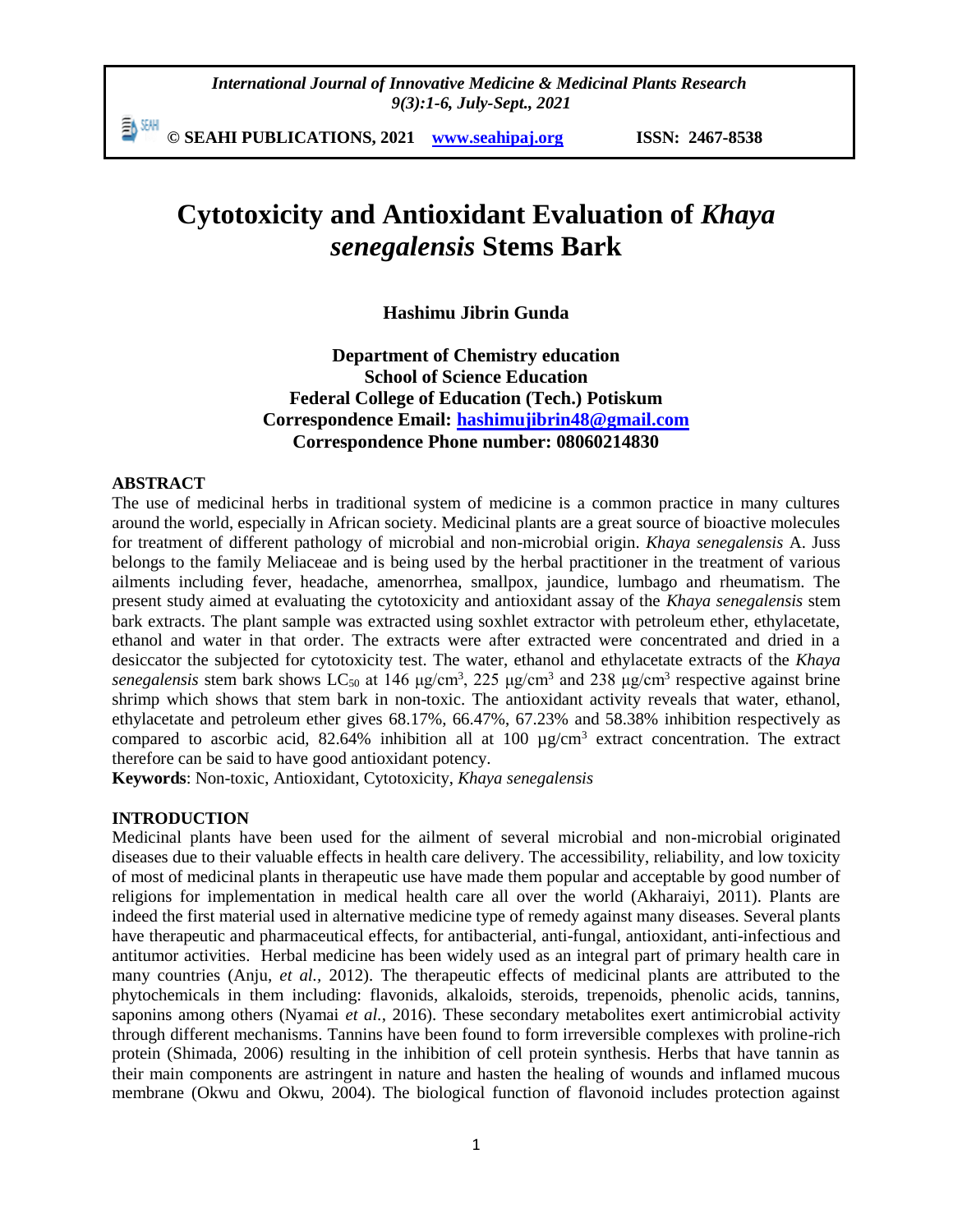allergies, inflammation, free radicals, platelet aggregation, microbes, ulcers, hepatotoxins and tumors (Okwu, 2004).

*K. senegalensis* A. Juss belongs to the family Meliaceae (mahogany); it is a tall evergreen tree which grows in the Sahara savannah area from Senegal to Uganda. *Khaya senegalensis* is a popular medicinal plant among the Nupes, Yorubas and the Hausa Fulani's in Nigeria. The aqueous stem bark extract is traditionally used by these tribes in the treatment of malaria, jaundice, edema and headache (Makut *et al.,* 2008). The Hausa and Fulani tribes in Northern Nigeria also use *K. senegalensis* as a remedy for several human and animal ailments (Celestine, 2016). The extract from the bark of *K.senegalensis* is characterized by its bitter constituents; it is used extensively as a bitter tonic for the treatment of a variety of pro-inflammatory disease. *K.senegalensis* is commonly used in African traditional medicine for pain and inflammation (Marvit, *et al.,* 2018).

In view of the above mentioned characteristics and uses of *K. senegalensis*, the study seeks to determine the cytotoxicity and antioxidant potential of the plant stem bark extracts.

# **MATERIALS AND METHODS**

# **Sample Preparation**

*Khaya senegalensis* stem bark was collected from Potiskum, Yobe state and identified in the Department of Biological Science, Abubakar Tafawa Balewa University, Bauchi. The plant material was air dried in the laboratory then powdered using mortar and pistil.

# **Extraction procedure**

Soxhlet extraction was employed using petroleum ether, ethyl acetate, acetone, methanol, and distilled water sequentially in the increasing order of solvent polarity throughout the extraction. The soxhlet extractor setup consists of a round bottom flask, siphon tube, distillation path, expansion adapter, condenser, cooling water inlet, cooling water outlet, heat source and thimble. The extraction was carried out following standard method as described by Gopalasatheeskumar (2018).

100 g of the solid sample was placed inside a thimble made from thick filter paper which was loaded into the main chamber of the Soxhlet extractor. Extraction solvent is taken in the round bottom flask and heated by using heating source like heating mantle. The heating temperature is built on the solvent employed to extraction. Due to heat the solvent in the bottom flask vaporizes into the condenser and then drip back to the sample thimble. When liquid content reaches the siphon arm, the liquid contents emptied into the bottom flask again and the end of the process was indicated the clear solution in the siphon tube. The extracts obtained were concentrated under vacuum by using a rotary evaporator and dried in a desiccator. The percentage recoveries of the extracts were the recorded and keep for further analysis. The percentage recoveries were calculated using the formula:

$$
\% recovery = \frac{mass\ of\ extract}{mass\ of\ sample} \ x\ 100
$$

# **Cytotoxicity Test**

Brine shrimp eggs were commercially available. For this experiment, brine shrimp egg without shells "Artemia Revolution" 120 g were obtained from NT labs (fry care) laboratories LTD UK, Serial No.  $7/7/3380900038$ // $/3$ . Made in England. Eggs were stored in a refrigerator at  $5^0$ c.

# **Preparation of artificial sea water**

Artificial sea water was prepared by dissolving 35 g of sea salt in1litre of distilled water for hatching the brine shrimp eggs.

# **Hatching of brine shrimp**

An artificial seawater was Prepared at full strength. To obtain an optimum result a solution of specific gravity of 1.022 at 24 $\degree$ C was prepared by dissolving 35 $g/dm<sup>3</sup>$  of sea salt, (NaCl) in water. The seawater was added to the brine shrimp hatcher in a heated aquarium aerate from bottom of the unit so that all eggs are kept in suspension and moving. The brine shrimp bottle was shaken before dispensing into the aquarium (each drop gives from 1500 to 2000 nauplii, three drops (5000 nauplii)) and are hatched in approximately 250 cm<sup>3</sup> sea water. The hatcher is illuminated very well for a minimum of three hours preferably for 12 hrs. The hatching time depend on temperature at  $24^{\circ}$ C (which is an average tropical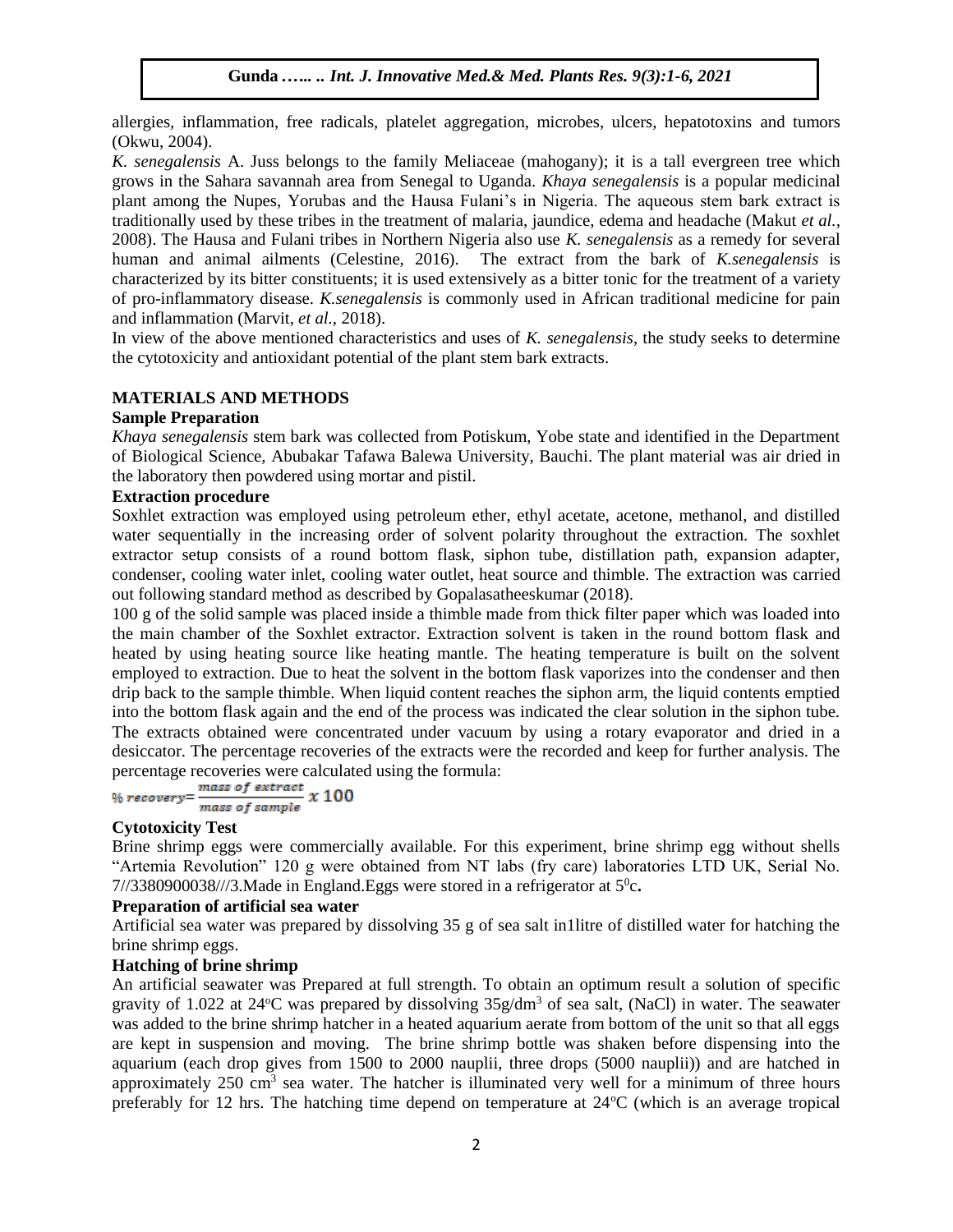aquarium temperature) hatching takes place between 24-48 hrs (maximum hatch 44-48 hrs). The Nauplii is then used directly for the cytotoxicity test

## **Brine shrimp cytotoxicity**

Brine shrimps eggs were hatched in the laboratory at room temperature as explained above. 2 cm<sup>3</sup> of brine shrimp stock solution (containing about 15-20 shrimps) was added to 5 cm<sup>3</sup> of sea water in a vial the extracts in various concentrations (25, 50, 100, 200, 400 ppm) were added to the vials. An incubation period of 24 hrs was given at room temperature. Visual counting of living brine shrimp was performed at 0 hr, 6 hrs, 12 hrs and 24 hrs. The number of dead shrimp at 24 hrs was determined with the percentage mortality and the LC<sub>50</sub> was determined (Adoum, 2009; Moshi, *et al.*, 2010).

### **Statistical analysis**

The percentage of deaths and  $(LC_{50})$  were determined using statistical analysis. Percentage mortality (M %) was calculated by dividing the number of dead nauplii by the total number, and then multiply by 100%.

$$
percentage\;matality\;(\%)M) = \frac{Total\;nawplii - Aliive\;nawplii}{Total\;nawplii} \;x\;100
$$

LC<sub>50</sub> values was obtained from the graph plotted the percentage mortality against concentration of the crude extracts by determining the concentration at which 50% of the brine shrimp were dead (Adoum, 2009; Moshi, *et al.,* 2010).

The brine shrimp results in this study was interpreted as follows:  $LC_{50}$  <1.0  $\mu$ g/ cm<sup>3</sup> – highly toxic;  $LC_{50}$ 1.0 to 10.0 μg/ cm<sup>3</sup> – toxic; LC<sub>50</sub> 10.0 to 30.0 μg/ cm<sup>3</sup> – moderately toxic; LC<sub>50</sub> 30 -100 μg/ cm<sup>3</sup> – mildly toxic, and  $LC_{50}$  > 100 $\mu$ g/ cm<sup>3</sup> as non-toxic (Moshi, *et al.*, 2010).

### **In-vitro Antioxidant Assay** (**DPPH Radical Scavenging Assay)**

DPPH (1, 1-diphenyl-2-picrylhydrazyl) free radical scarvenging activity was carried out according to the method reported by Deepka and Rajinder (2011), and Bivasubramanian and Brindha (2013).

The antioxidant activity of the plants extract was examined on the basis of scavenging effect on the stable 1, 1-diphenyl-2-picrylhydrazyl (DPPH) free radical activity. DPPH solution (0.004%w/v) was prepared in 95 % ethanol. Five different concentrations of extracts under study were taken in test tubes. 1 ml of freshly prepared DPPH reagent was added to the test tubes and incubated in dark. After 10 minutes of incubation, the absorbance was measured at 517 nm using spectrophotometer. Ethanol was used to set the absorbance zero. A blank sample containing the same amount of ethanol and DPPH was also prepared incubated for 10 mins and then the absorbance was measured. All determinations were performed in triplicate. Free radical scavenging activities of the test sample expressed as percentage of inhibition were calculated according to the following equation.

Percentage (%) inhibition of DPPH activity =  $\frac{AB - AA}{AB} x 100$ 

AA - absorbance value of test sample

AB – absorbance value of blank sample.

# **RESULTS AND DISCUSSION**

# **Cytotoxicity Assay**

The study reveals that, the percentage mortality rate ranges from 32.50% to 75.00% for water extract, 29.16% to 72.00 % for ethanol extract, 25.00 % to 63.63 % for ethyl acetate extract and 22.22% to 47.05% for petroleum ether extract over the extracts concentration of 25  $\mu$ g/cm<sup>3</sup> to 400  $\mu$ g/cm<sup>3</sup>. The water, ethanol and ethylacetate extracts of the *Khaya senegalensis* stem bark shows LC<sub>50</sub> at 146 μg/cm<sup>3</sup>, 225 μg/cm<sup>3</sup> and 238 μg/cm<sup>3</sup> respectively against brine shrimp. This implies that, the *Khaya senegalensis*  stem bark is non-toxic (Moshi, *et al.,* 2010).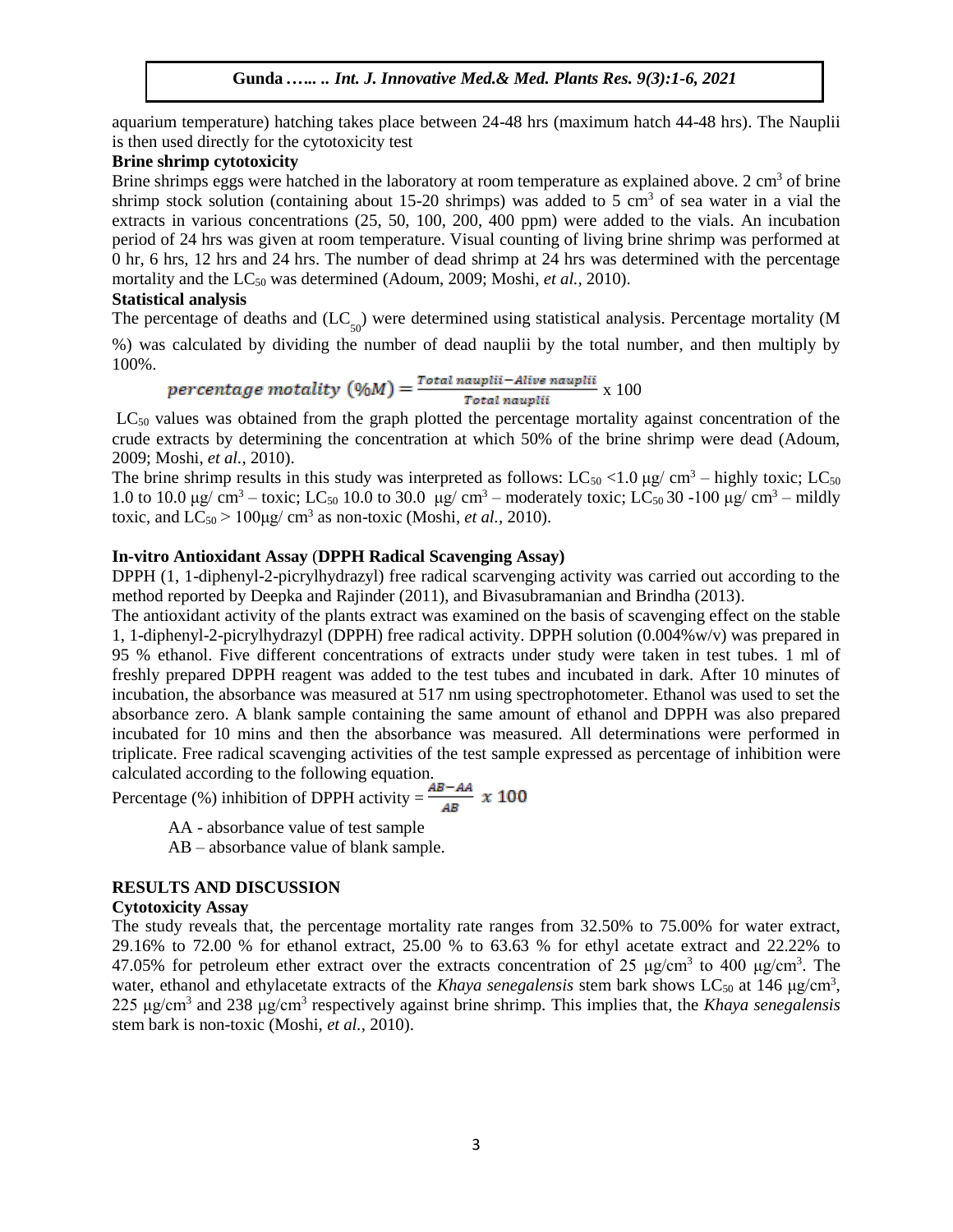

Figure 1 gives the summary of the result.



*Figure 1: Brine Shrimp Assay of Khaya senegalensis Stem Bark Crude Extracts*

The cytotoxicity activity of the water, ethanol and ethylacetate extracts of the *Khaya senegalensis* stem bark in this study shows LC<sub>50</sub> at 146  $\mu$ g/cm<sup>3</sup>, 225  $\mu$ g/cm<sup>3</sup> and 238  $\mu$ g/cm<sup>3</sup> respectively against brine shrimp. This is in line with the report from Omonike, peter and Adekunle (2017) who found the  $LC_{50}$  of Acanthospermum hispidum, Alchornea laxiflora and Boerhavia extracts at 183.70 μg/cm<sup>3</sup>, 142.40 μg/cm<sup>3</sup>, and  $424 \mu g/cm^3$  respectively.

**Antioxidant activities of** *Erythrina senegalsensis* **Stems Bark Extracts**

The reducing power of the plants extracts tested shows a remarkable inhibition (58.38% - 68.17%) at 100  $\mu$ g/cm<sup>3</sup> concentration as compared with standard ascorbic acid (82.64%) and an inhibition range of 45.38% to 54.99% at  $50\mu$ g/cm<sup>3</sup> compared with the standard ascorbic acid (80.56%). The extract with the least reducing power is the petroleum ether extract, 58.38% inhibition at  $100\mu\text{g/cm}^3$  and at  $50\mu\text{g/ml}$ concentration the percentage inhibition for the petroleum ether extract was 45.38%. Therefore *Khaya senegalensis* can be considered as having antioxidant potential. Table 1 gives the summary of the result.

| <b>Sample</b>        | $100\mu\text{g/cm}^3$ | $\frac{6}{9}$ | $50\mu$ g/cm <sup>3</sup> | $\frac{6}{9}$ |
|----------------------|-----------------------|---------------|---------------------------|---------------|
|                      | Absorbance            | inhibition    | <b>Absorbance</b>         | inhibition    |
| Water extract        | 0.169                 | 68.17         | 0.239                     | 54.99         |
| Ethanol extract      | 0.178                 | 66.47         | 0.262                     | 50.65         |
| Ethylacetate extract | 0.174                 | 67.23         | 0.252                     | 52.54         |
| Pet. ether extract   | 0.221                 | 58.38         | 0.290                     | 45.38         |
| Control              | 0.092                 | 82.64         | 0.103                     | 80.56         |
| <b>Blank</b>         | 0.530                 |               | 0.530                     |               |

|  |  |  | Table 1: Antioxidant Activities of Khaya senegalensis Stem Bark Extracts |
|--|--|--|--------------------------------------------------------------------------|
|--|--|--|--------------------------------------------------------------------------|

Key: pet. ether  $=$  petroleum ether, Control  $=$  Ascorbic acid

The antioxidant activity of *K. senegalensis* in this study shows an ihhibition of 68.17%, 66.47%, 67.23% and 58.38% for water, ethanol, ethylacetate and petroleum ether respectively. This study is in concurrence with Ukekpe *et al.*, (2019) who reported the scarvenging activity of acetone, ethanol and methanol extracts of stem bark of *K. senegalensis* as 66.282%, 84.838%, 85.921% scavenging ability respectively at 100µg/cm<sup>3</sup> compared with 97.437% of the standard, ascorbic acid. Atawodi et al., (2009) also reported that the leaves, stem bark and roots of *K. senegalensis* showed radical scavenging capacity with IC50 values of 178, 91 and 122 µl, respectively.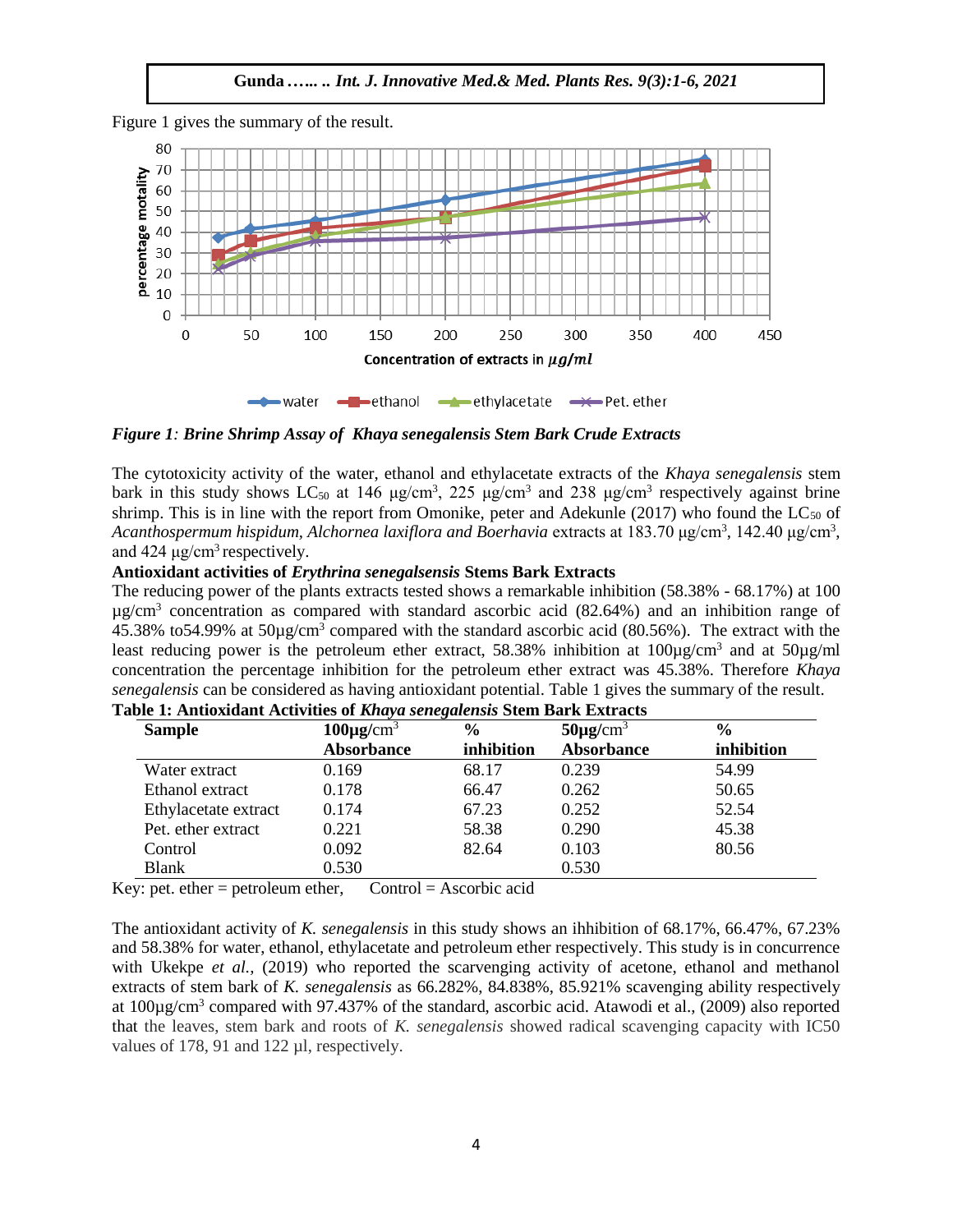#### **CONCLUSION**

In conclusion, the findings of this study indicates that *Khaya senegalensis* stem bark is not toxic and can be said to have good antioxidant property compared with vitamin C, hence it can be applied in managing oxidative stress.

#### **RECOMMENDATION**

The researcher recommend that, further study should conducted to isolation, purify and the secondary metabolites responsible for the antioxidant activity.

### **ACKNOWLEDGEMENT**

This research was conducted through the Institution Based Research Funded project from TETFUND

## **REFERENCES**

- Adoum, O. A. (2009); Determination of Toxicity Levels of Some Savannah Plants Using Brine Shrimp test. *Bayero Journal of Pure and Applied Sciences*, **2**(1): 135-138
- Akharaiyi, F.C (2011 ). Antibacterial, Phytochemical and Antioxidant activities of Datura metel. *International Journal of Pharmaceutical Technology Research,* 3(1): 478-483.
- Anju, D.; Ratan, L.; Meenu, B.; Bindu, D and Ashima H. (2012). Antimicrobial and Invitro Antioxidant Zest of Datura fastuosa L. seed. *Journal of Phermaceutical and Scientific Innovation*, 1(4):49-53
- Atawodi, S.E., Atawodi, J.C., Pala, Y. and Idakwo P. (2009). Assessment of the Polyphenol Profile and Antioxidant Properties of Leaves, Stem and Root Barks Of Khaya senegalensis (Desv.) A.Juss Electronic Journal of Biology, 5(4): 80-84
- Bivasubramanian, R and Brindha, P. (2013). In- vitro cytotoxic, antioxidant and gc-ms studies on *centratherum punctatum* cass. *International Journal of Pharmacy and Pharmaceutical Sciences,* **5**(3): 363-367.
- Celestine U. A., Christopher G. B. and Innocent O. O. (2016). Phytochemical profile of stem bark extracts of Khaya senegalensis by Gas Chromatography-Mass Spectrometry (GC-MS) analysis. *Journal of Pharmacognosy and Phytotherapy* 9(3): 35-43
- Deepka, G. and Rajinder, K. G. (2011). Bioprotective properties of *Dragon's blood* resin. In vitro evaluation of antioxidant activity and antimicrobial activity. *BMC. Complementary and Alternative medicine,* **4**: 95-99.
- Ukekpe U.S., Ushie O. A., Okpashi V.E ., Kachallah A. Y. and Gaya A. A (2019). Phytochemical Screening and Antioxidant properties of Stem bark of Khaya senegalensis (Dry- zone Mahogany) *Journal of Chemical Society of Nigeria*, 44(7).
- Gopalasatheeskumar, K. (2018). Significant role of Soxhlet extraction Process in Phytochemical research. *Mintage Journal of Pharmaceutical & Medical Sciences* 7(1):43-47
- Marvit, O. W. A.;Ayat, A. A. and Altayeb, S.E. (2018). Phytochemical Screening, Chemical Composition and Antioxidant Activity of Leaves and Bark Extracts from Khaya senegalensis. *Advances in Biochemistry*. 6(4): 32-38
- Makut M. D., Gyar G. P. and Pennap A. P. (2008). Phytochemical screening and antimicrobial activity of the ethanolic and methanolic eatracts of the leaf and barks of Khaya senegalensis. *African Journal Biotechnology*. 7:1216-1219
- Moshi, M. J., Innocent, E, Magadula, J. J., Otieno, D. F., Weisheit, A., Mbabazi, P. K. and Nondo, R. S. O. (2010). Brine shrimp toxicity of some plants used as traditional medicines in Kagera region, north western tanzania, *tanzania journal of health research.* **12**(1): 1-8.
- Shimada T. (2006). Salivary proteins as a defense against dietary tannins. Journal of Chemical Ecology 32(6):1149-1163
- Nyamai D. W., Arika W., Ogola P. E., Njagi E. N. N. and Ngugi M. P. (2016). Medicinally important phytochemicals: An updated research avenue. Research and Reviews: J. Pharmacognosy and Phytochemicals 4(1):35-49.